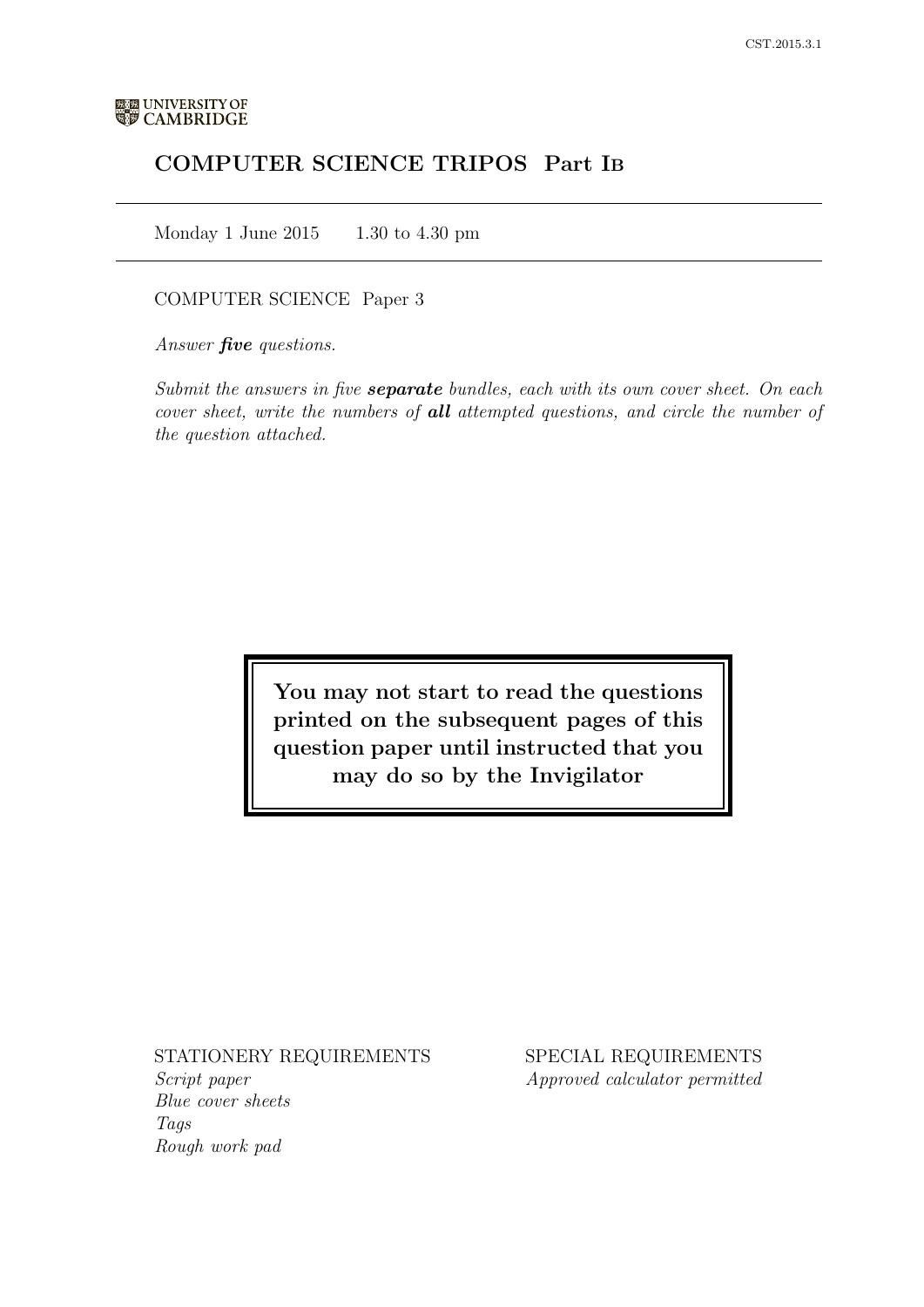# 1 Programming in C and C++

A spacecraft arrives at Mars, but its memory has been corrupted by radiation en route. Luckily, it can receive updates one bit at a time using a predefined C function short receive bit(void), that when called will return either 1 or 0. The stream of bits for a value is transmitted in unsigned big-endian byte order: for example, a 16-bit value of 125 would be 0000000001111101. Assume the int type is 32 bits.

- (a) Explain the meaning of the inline keyword on C function declarations, and a potential drawback of using it. [2 marks]
- (b) Using receive bit(), define a function receive int() that decodes and returns a 32-bit value from the sequence of received bits. [4 marks]
- $(c)$  Build a more general decoding function receive using a C++ template with two parameters that specify the number of bits to decode and a datatype for the decoded value. Use this to write two template instantiations that decode an 8-bit value into a short and a 32-bit value into an unsigned long. [6 marks]
- (d) Find and explain four instances of undefined behaviour that could result from compiling and running the C code below with different command-line arguments. The strcpy(dst,src) function copies a zero-terminated C string from the src buffer to the dst buffer. The putchar(c) function outputs a character c to the console. You can assume that the standard C header prototypes have been included for <stdio.h>, <stdlib.h> and <string.h>. [8 marks]

```
1. char *show_instruction(int msg) {
2. char buf[6];
3. int fuel;
4. if (msg == 1 && fuel--) {
5. strcpy(buf, "THRUST");
6. return buf;
7. } else if (msg == 2) {
8. char *msg = (char *)malloc(100);
9. strcpy(msg, "DEPLOY_PARACHUTE");
10. return msg;
11. }
12. }
13.
14. int main(int argc, char **argv) {
15. char *msg;
16. msg = show_instruction(argc);
17. putchar(msg[0]);
18. return 0;
19. }
```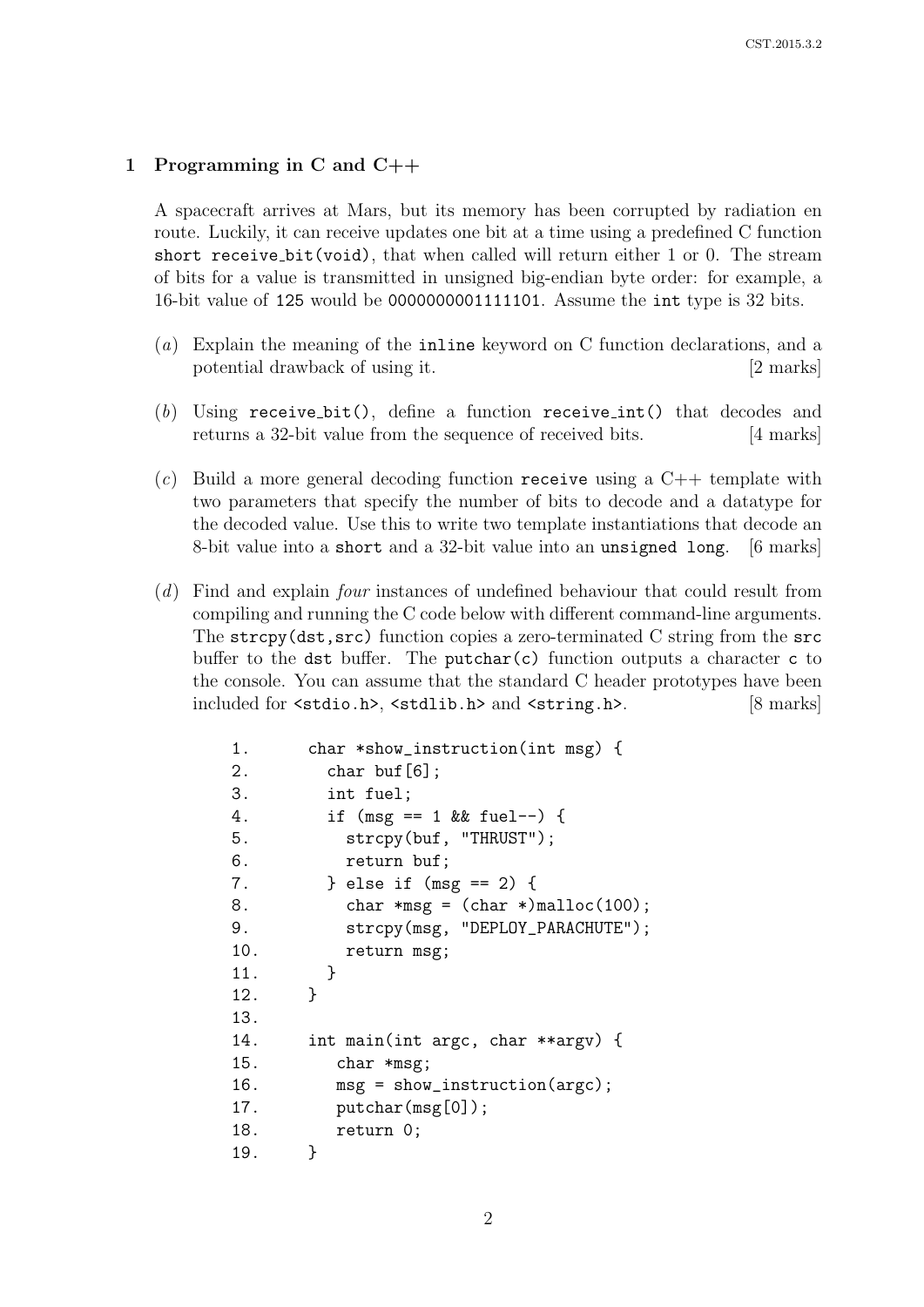#### 2 Programming in C and C++

In this question, you may use short fragments of C or C++ code to complement your answer, where appropriate. Give a brief explanation of the following aspects of C and C++:

- (a) The differences between C pointers and  $C_{++}$  references. [Hint: Consider issues of syntax, initialisation, mutation and safety in your answer.] [5 marks]
- $(b)$  How C and C++ object files may be safely linked with each other, and the limitations in doing so for some  $C++$  features. [5 marks]
- (c) The difference between implementation-defined behaviour and unspecified behaviour in the C standard, and an example of each sort of behaviour. Also briefly discuss why these loosely specified behaviours exist in the C standard instead of being strictly defined. [5 marks]
- $(d)$  The role of a debugger such as LLVM's 11db in locating bugs in C code, including the use of breakpoints and watchpoints in an interactive debugger and how symbol tables are useful. [5 marks]

#### 3 Compiler Construction

Consider the following context-free grammar of expressions

$$
E ::= n \mid (E, E)
$$

where  $n$  ranges over integers.

- (a) Present a right-most derivation of the expression  $(21, 18)$ , 17). [2 marks]
- (b) List the  $LR(0)$  items for this grammar. [2 marks]
- $(c)$  Describe the states of the deterministic finite automata associated with an  $LR(0)$ parser for the grammar presented above. Explain your method of constructing these states. [4 marks]
- (d) Describe the calculation of the *goto* function associated with an  $LR(0)$  parser for the grammar above. How is the goto function used by the parser? [4 marks]
- (e) Carefully describe the LR(0) parsing associated with your derivation in  $(a)$ . That is, show each transition of the parser and how it performs shift and reduce operations. [8 marks]

3 (TURN OVER)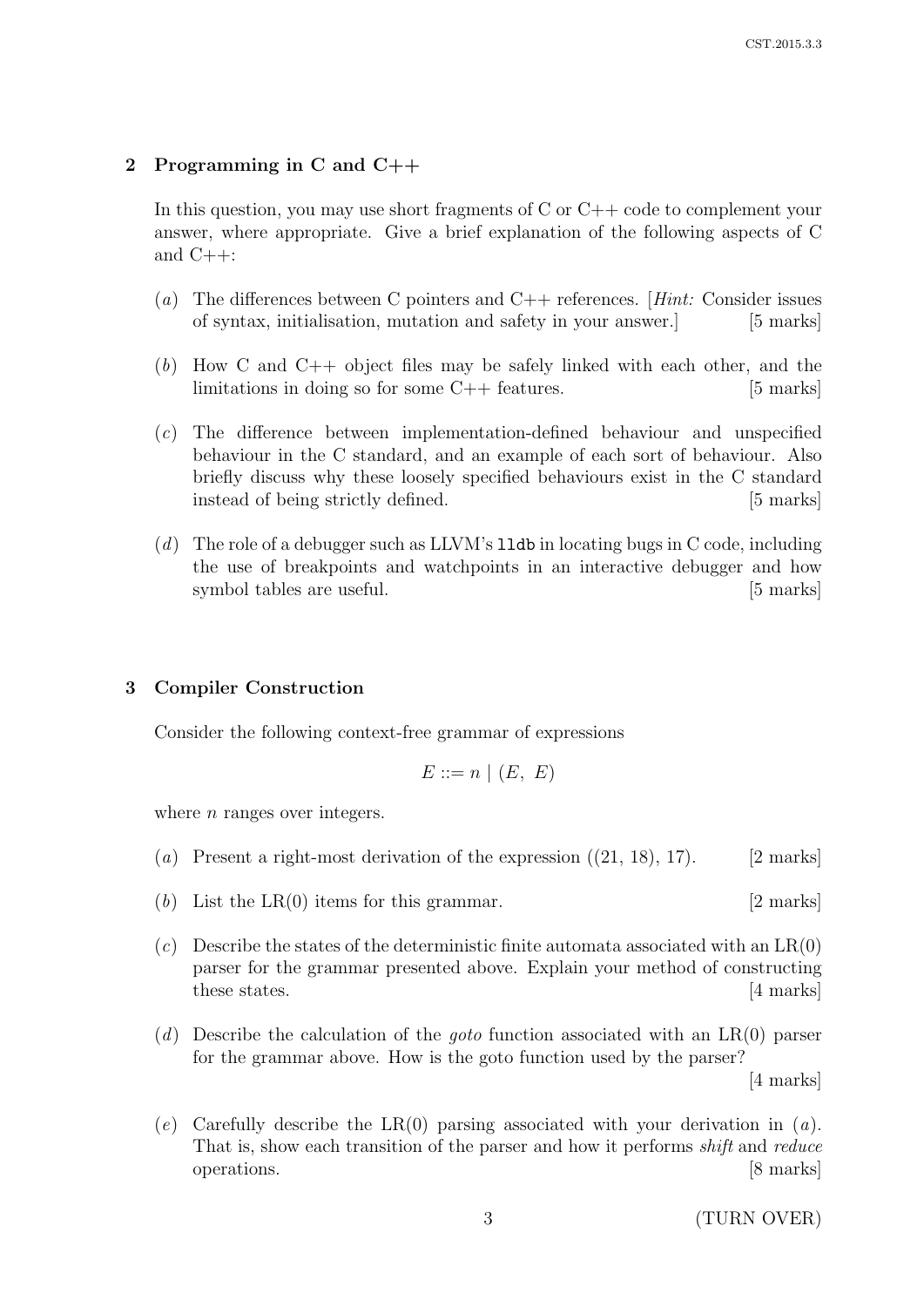# 4 Compiler Construction

(a) Consider a programming language with nested function declarations that allows only *first-order* functions. That is, functions are not treated as values and can neither be passed as arguments nor returned by functions.

Lambda lifting and static links are two common methods of implementing such a language using a run-time stack. Describe these methods and discuss their advantages and disadvantages. [6 marks]

- (b) Now suppose we are dealing with a programming language that supports higher-order functions that can be passed as arguments and returned as results. Give an example, in ML-like pseudo-code, where the techniques that you have described in  $(a)$  can no longer be used. Justify your answer. [6 marks]
- (c) Carefully explain the techniques you might use to compile the example that you presented in  $(b)$ . [8 marks]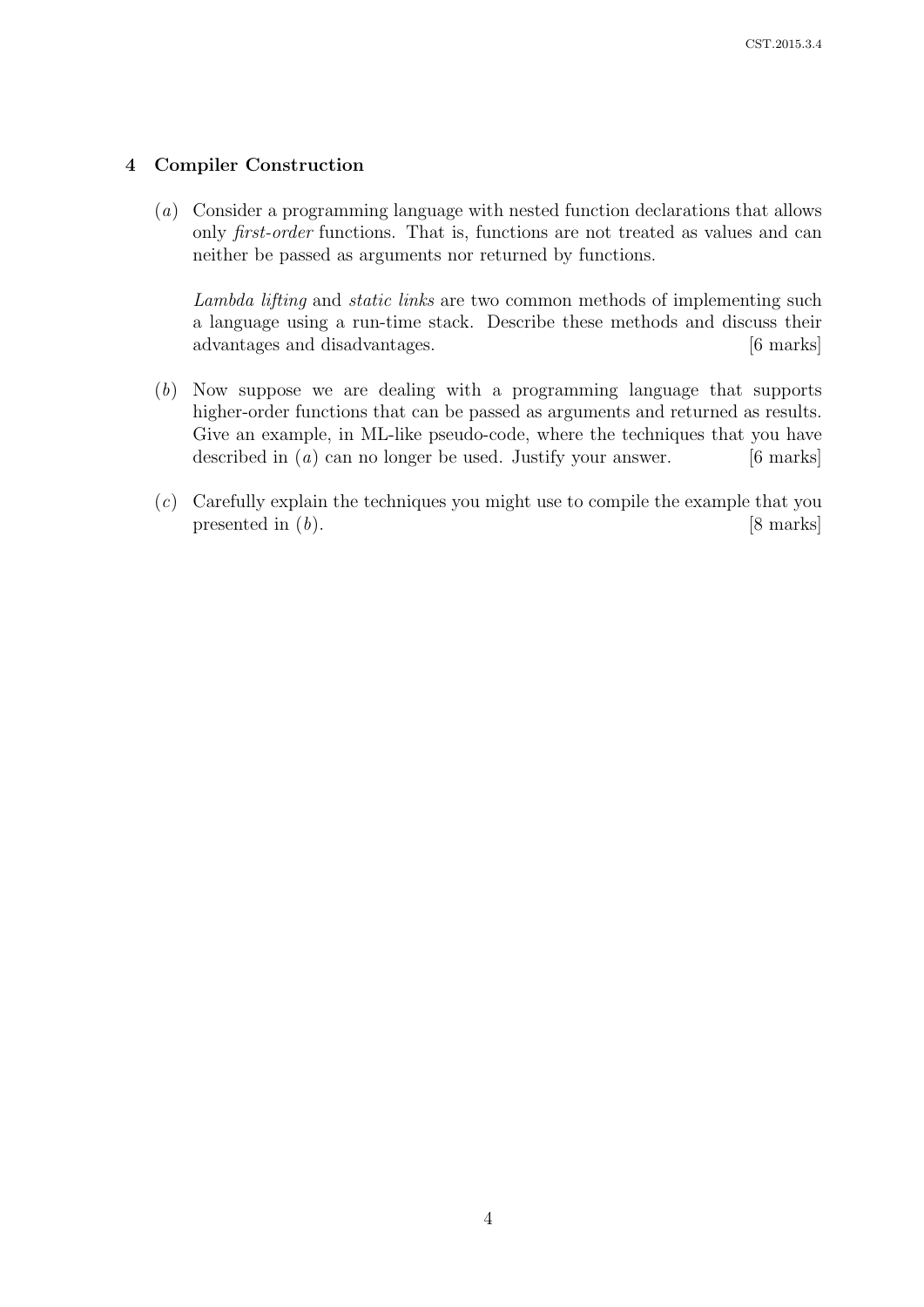# 5 Concepts in Programming Languages

- (a) Identify three programming or implementation concepts stemming from Algol or Fortran which are still mainstream ideas, noting whether they arose from Algol or Fortran. [3 marks]
- (b) Give two comparable now-mainstream ideas, but excluding ideas directly involving typing, which arose other than from Algol and Fortran. [2 marks]
- $(c)$  At machine-code level, a structured value typically contains some form of tag indicating which of several variant forms the data may take (e.g. 'leaf' versus 'branch'); this determines how subsequent fields are to be interpreted (e.g. as pointers, strings or floating-point values).
	- (i) Give code to show how type declarations in Java, ML and Pascal may be used to describe such structured values, following the above description as closely as possible. [5 marks]
	- $(ii)$  For one of your type declarations identify a source of type unsafety that can arise. [2 marks]
- (d) What is the principal difference between statically typed and dynamically typed languages? Identify one early and one more modern statically typed language. Identify one early and one more modern dynamically typed language.

[3 marks]

(e) What is the principal difference between type-safe and type-unsafe languages? Identify one type-safe language and one type-unsafe language, from any era.

[2 marks]

 $(f)$  A downcast is a cast from a reference of a base class to a reference of one of its derived classes. Discuss the extent to which Java and  $C++$  are statically typed and type-safe given that a downcast may fail at run-time. [3 marks]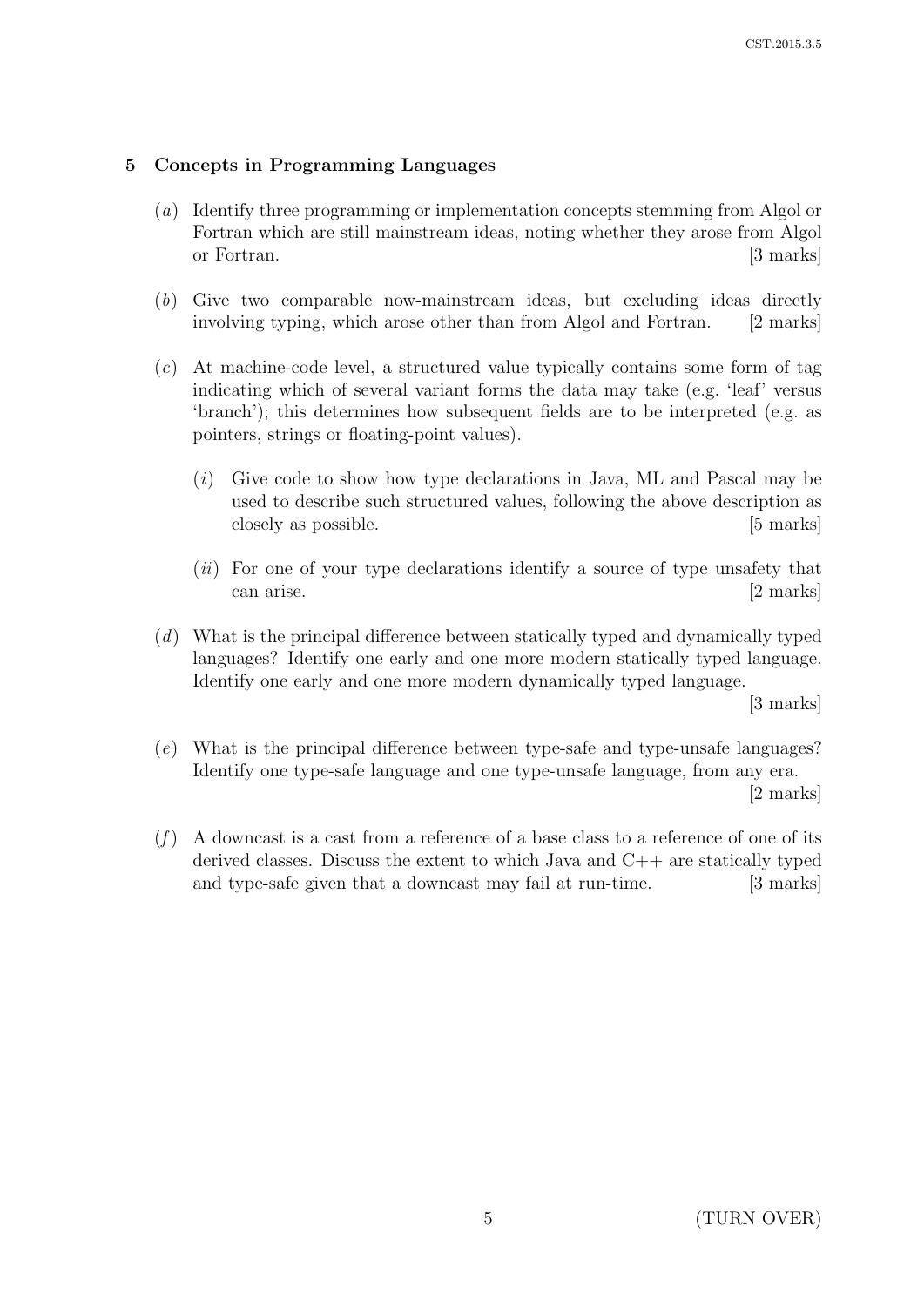# 6 Further Java

Consider the following program extract from a server application:

```
ServerSocket ss = new ServerSocket(2311);
while(true) {
 Socket s = ss \cdot accept();
 ObjectOutputStream oos =
      new ObjectOutputStream(s.getOutputStream());
 oos.writeObject(new Date());
 s.close();
}
```
- (a) Describe the difference between Socket and ServerSocket, including the operation of the accept() method. [3 marks]
- (b) Write a client program which connects to the server, receives an object, and prints the result of the object's toString() method. The three checked exceptions should be handled individually and an appropriate message printed. Ignore unchecked exceptions such as OutOfMemoryError. [5 marks]
- (c) Does the execution of the **toString()** method in Part  $(b)$  pose a security risk to the client? Explain your reasoning. [2 marks]
- (d) Rewrite the server to support multiple simultaneous client connections. Every second, the server should send a new Date object followed by an Integer object to all clients. The Integer object should contain the number of connected clients. [10 marks]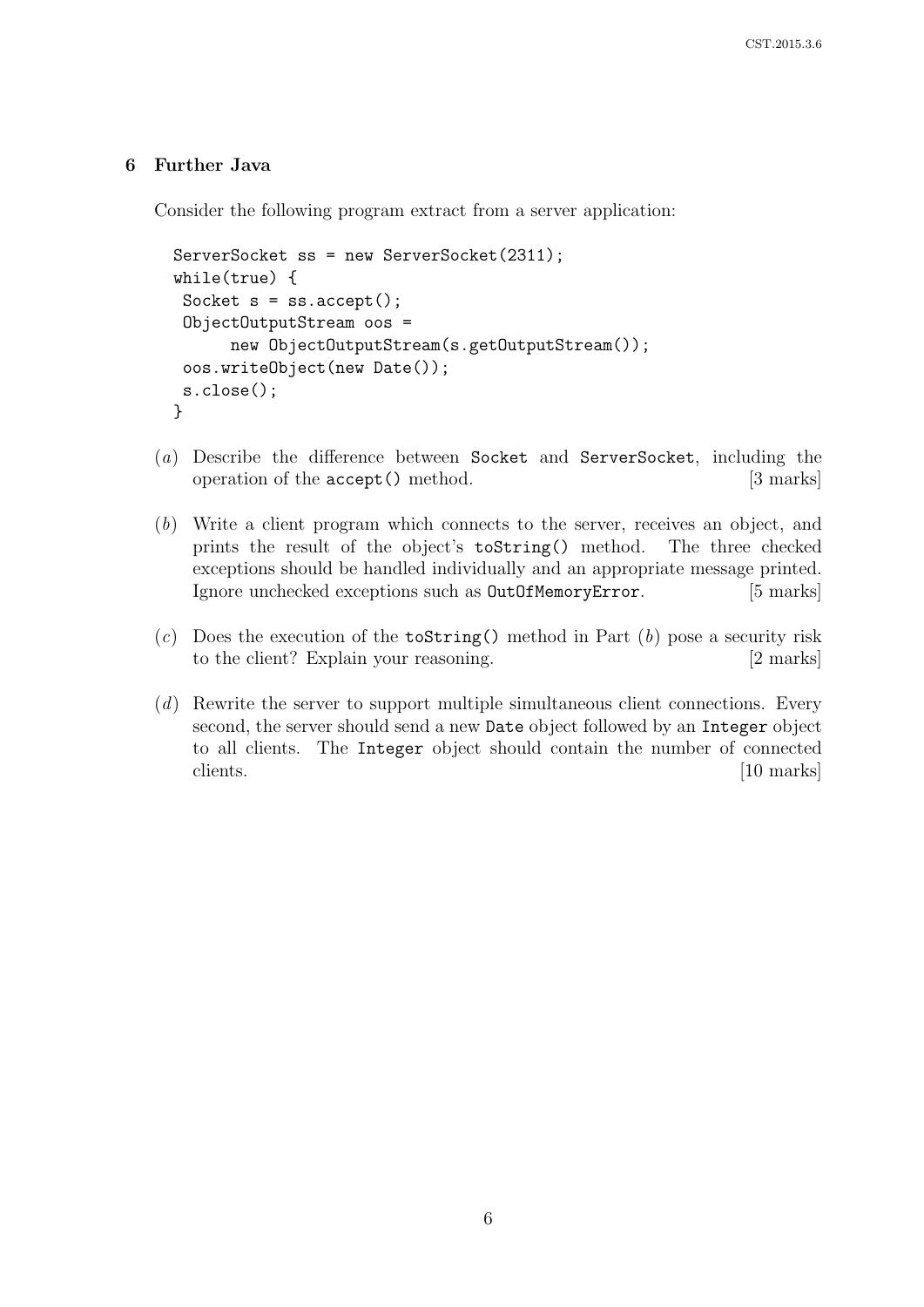# 7 Prolog

This question explores how we might use Prolog to match Regular Expressions.

We represent the sequence to be matched in Prolog using a list of atoms. For example, aaba would be represented as the list  $[a,a,b,a,end]$  using the atom end to encode the end of the string explicitly.

A simple scheme for writing Regular Expressions uses a single character as itself and uses the plus symbol  $(+)$  to indicate that there should be one or more instances of the previous character. In this question we consider the Regular Expression  $a^+b^+a$ which means one or more occurrences of **a**, followed by one or more occurrences of **b**, followed by a single occurrence of a.

- (a) Draw a state machine which is capable of matching the Regular Expression  $a^+b^+a$ . Clearly indicate the start and finish states. [2 marks]
- (b) Define a predicate  $t(A,B,C)$  which encodes the transitions of your state machine.  $t(A,B,C)$  should be true if there is a transition from state A to state B when we see a character C. Indicate which of your definitions are facts and which are rules. [2 marks]
- (c) Predicates for testing a solution do not always work when generating solutions. Demonstrate this by writing a Prolog predicate matches(L) which tests if L represents a string which matches the Regular Expression  $a^+b$  $[5$  marks]
- (d) Why is your predicate matches (L) not a good solution for *generating* strings matching the Regular Expression  $a^+b^+a$ ? Describe a specific execution path in which a problem can occur. [3 marks]
- (e) Describe a better strategy for generating strings matching the Regular Expression  $a^+b^+a$  and provide an implementation. Clearly explain the approach you are using and why it is a sensible choice. [8 marks]